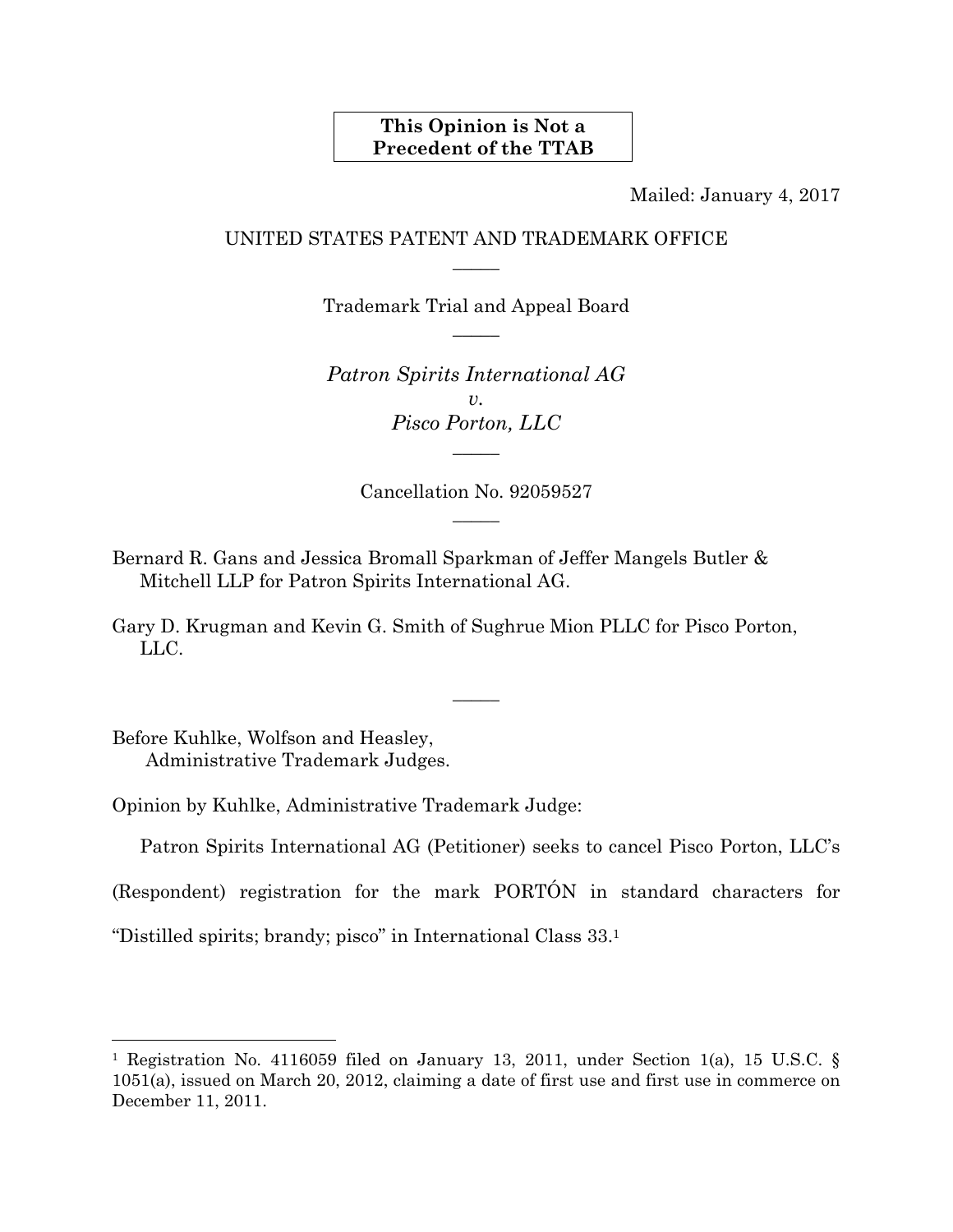As grounds for cancellation, Petitioner alleges likelihood of confusion under Section 2(d) of the Trademark Act, 15 U.S.C. § 1052(d), based on its common-law use and registration of the mark PATRON.2 Petitioner pleaded two registrations for the mark PATRON registered in typed form3 for "tequila," in International Class 334 and in standard characters for "tequila; distilled spirits," in International Class 33.5

 In its answer, Respondent admits the allegations regarding its registration (Ans. ¶ 7, 4 TTABVUE 3) and otherwise denies the salient allegations. Respondent also asserted the affirmative defense of "the equitable doctrine of laches and acquiescence." Ans. ¶ 16, 4 TTABVUE 4. In a November 16, 2015 order, the Board indicated that this defense was insufficiently pleaded inasmuch as Respondent had not alleged specific conduct in support of the affirmative defense. 14 TTABVUE 1-2. *See Lincoln Logs Ltd. v. Lincoln Precut Log Homes, Inc.*, 971 F.2d 732, 23 USPQ2d 1701 (Fed. Cir. 1992); *Midwest Plastic Fabricators Inc. v. Underwriters Laboratories Inc.*, 5 USPQ2d 1067 (TTAB 1987). However, Respondent took testimony that relates to the defense<sup>6</sup> and Respondent and Petitioner addressed this defense in

1

<sup>2</sup> Petitioner also brought a claim of dilution, but did not present evidence or argument on that claim; in view thereof, we consider it waived. *See Alcatraz Media, Inc. v. Chesapeake Marine Tours, Inc.*, 107 USPQ2d 1750, 1753 (TTAB 2013), *aff'd* 565 F.Appx. 900 (Fed. Cir. 2014).

<sup>3</sup> Prior to November 2, 2003, "standard character" drawings were known as "typed" drawings. A typed mark is the legal equivalent of a standard character mark. TMEP § 807.03(i) (October 2016).

<sup>4</sup> Registration No. 1809473.

<sup>5</sup> Registration No. 2969941.

<sup>6</sup> *See, e.g.*, Kallop Test. 21 TTABVUE 23 ("Q. Are you aware of any challenge or objection to this registration by Patron? A. No.")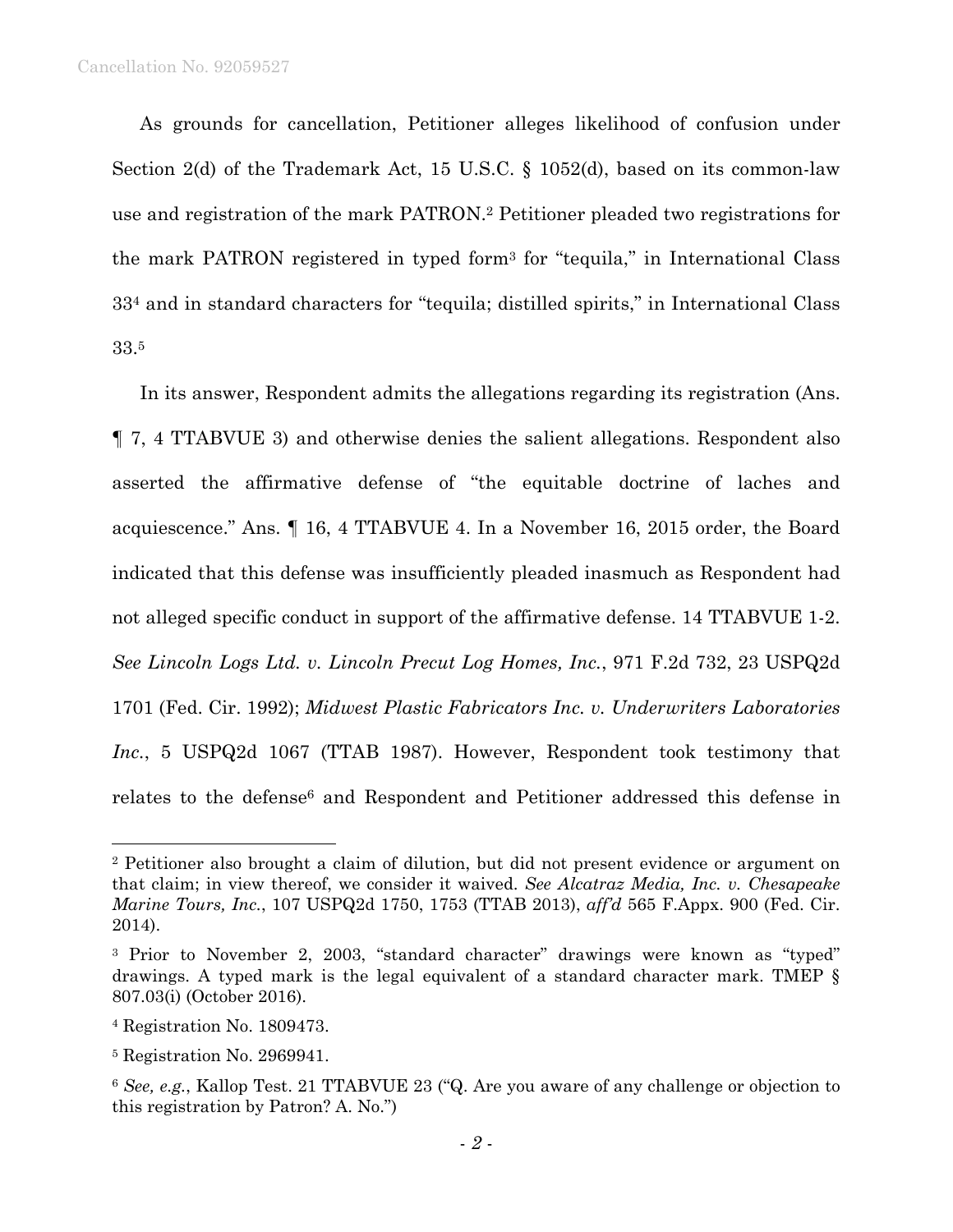their briefs. In view thereof, to the extent the defense was insufficiently pleaded we consider it to have been tried by implied consent. *UMG Recordings Inc. v. Mattel Inc.*, 100 USPQ2d 1868, 1872 n.3 (TTAB 2011) (implied consent found where nonoffering party raises no objection to introduction of evidence on the issue and was fairly apprised that the evidence was being offered in support of the issue); *Citigroup Inc. v. Capital City Bank Group, Inc.*, 94 USPQ2d 1645, 1650, 1655-56 (TTAB 2010) (Board deemed unpleaded affirmative defense of tacking by prior use of an unpleaded mark to have been tried by implied consent pursuant to Fed. R. Civ. P. 15(b)), *aff'd*, 637 F.3d 1344, 98 USPQ2d 1253 (Fed. Cir. 2011).

# **RECORD**

The record includes the pleadings and, by operation of Trademark Rule  $2.122(b)(1)$ , 37 C.F.R. § 2.122(b)(1), the file of the subject registration. Petitioner submitted under notice of reliance printouts from the USPTO Trademark Electronic Search System database (TESS) consisting of copies of its pleaded registrations showing their current status and title.7 The registrations are summarized as follows:

> Registration No. 1809473 on the Principal Register for the mark PATRON in typed form for "tequila," in International Class 33, filed on July 28, 1992, issued on December 7, 1993, combined Section 8 & 15 declaration accepted and acknowledged, renewed. The registration includes the following translation: "The English translation of 'PATRON' is 'patron', 'protector', 'landlord' or 'boss'."

 $\overline{a}$ 

<sup>7 15</sup> TTABVUE.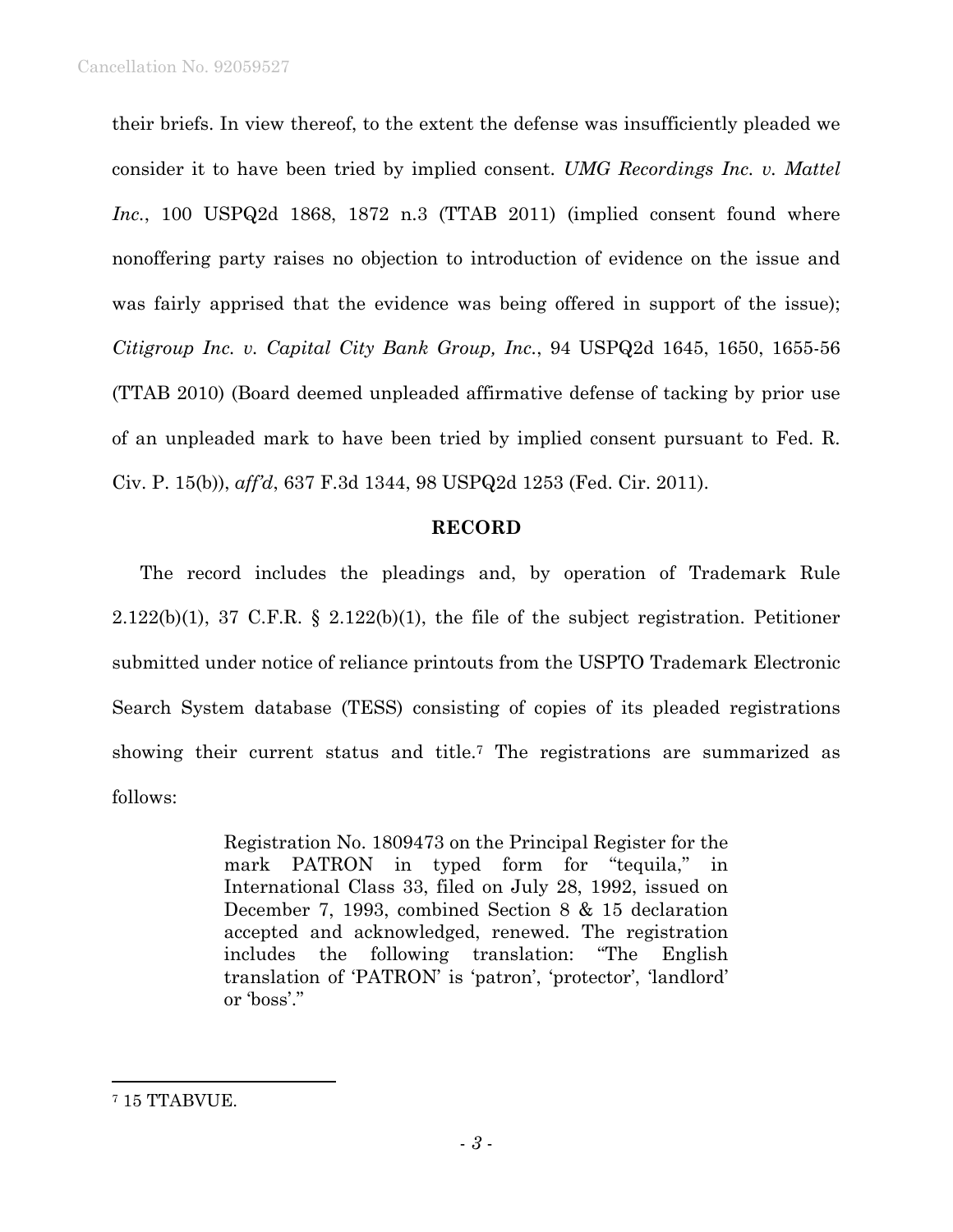Registration No. 2969941 on the Principal Register for the mark PATRON in standard characters for "tequila; distilled spirits," in International Class 33, filed on August 25, 2003, issued on July 19, 2005, combined Section 8 & 15 declaration accepted and acknowledged, renewed. The registration includes the following translation: "The English translation of PATRON is of the protector, of the landlord or of the boss."

In addition, Petitioner submitted under notice of reliance the following: (1) Respondent's responses and objections to Petitioner's first request for admissions; (2) Respondent's responses and objections to Petitioner's first request for documents indicating no documents exist to certain requests;8 (3) Respondent's responses and supplemental responses to Petitioner's substitute interrogatories to Respondent; and (4) printouts from various third-party websites.9

Respondent submitted: (1) the testimony, with accompanying exhibits, of Brent Kallop, Respondent's vice president;<sup>10</sup> and (2) under notice of reliance, Respondent's other registrations and dictionary definitions.11

 $\overline{a}$ 

<sup>&</sup>lt;sup>8</sup> While produced documents may only be made of record by way of notice of reliance under certain conditions (as a printed publication, official record, response to an interrogatory or the subject of an admission), responses to document production requests are admissible for the purpose of showing that a party has stated that there are no responsive documents. *City Nat'l Bank v. OPGI Mgmt GP Inc./Gestion OPGI Inc.*, 106 USPQ2d 1668, 1674 n.10 (TTAB 2013).

<sup>&</sup>lt;sup>9</sup> 15 TTABVUE.

<sup>10 20</sup> TTABVUE (redacted); 21 TTABVUE (confidential).

<sup>11 19</sup> TTABVUE. The relevance of Respondent's other registrations was to show that Respondent owned two unchallenged registrations that contain the mark PORTÓN. However, Petitioner subsequently filed a petition to cancel these registrations prior to their five year deadlines and the proceedings therein are suspended. Pet. Brief, 25 TTABVUE 3; Resp. Brief, 26 TTABVUE 13.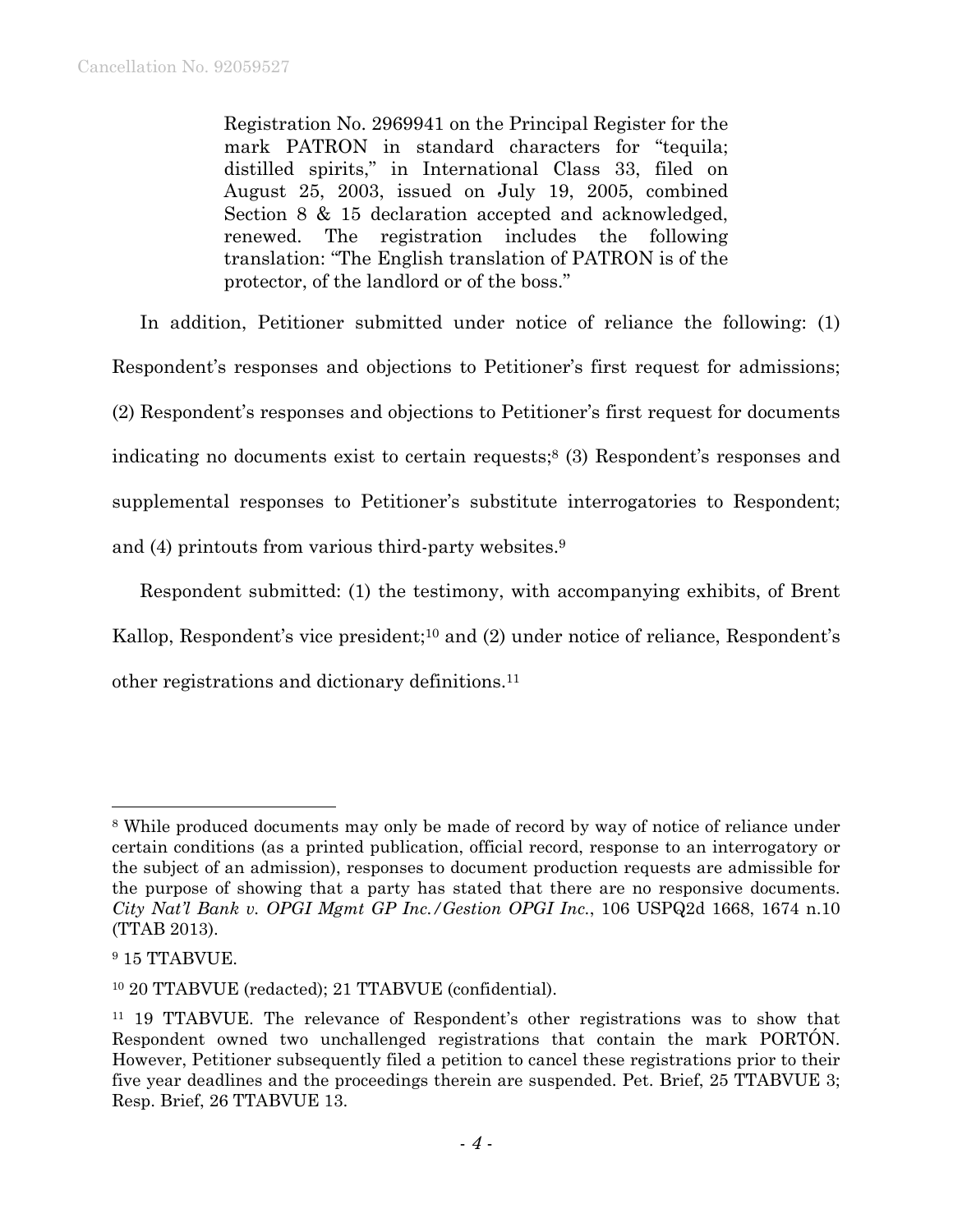### **STANDING/PRIORITY**

Petitioner's pleaded and proven registrations for its mark PATRON establish that Petitioner has standing. *See Empresa Cubana Del Tabaco v. Gen. Cigar Co.,*  753 F.3d 1270, 111 USPQ2d 1058 (Fed. Cir. 2014), *Cunningham v. Laser Golf Corp.*, 222 F.3d 943, 55 USPQ2d 1842 (Fed. Cir. 2000); *Ritchie v. Simpson*, 170 F.3d 1092, 50 USPQ2d 1023 (Fed. Cir. 1999); and *Lipton Ind's, Inc. v. Ralston Purina Co.*, 670 F.2d 1024, 213 USPQ 185 (CCPA 1982). Petitioner likewise has established priority of use. Respondent "concedes that Petitioner has established priority of use of the mark PATRON for tequila and distilled spirits by virtue of its notice of reliance on its pleaded Registration Nos. 1,809,473 and 2,969,941." Resp. Brief, 26 TTABVUE 7. The filing dates of Petitioner's registrations are earlier than the filing date of Respondent's registration and Respondent's first use date of December 11, 2011 established through testimony.12 *See Brewski Beer Co. v. Brewski Brothers Inc.*, 47 USPQ2d 1281, 1284 (TTAB 1998).

With Petitioner's standing and priority established, we turn to the issue of likelihood of confusion under Section 2(d).

## **LIKELIHOOD OF CONFUSION**

Our likelihood of confusion determination under Section 2(d) is based on an analysis of all of the probative facts in evidence that are relevant to the factors set forth in *In re E. I. du Pont de Nemours and Co.*, 476 F.2d 1357, 177 USPQ 563 (CCPA 1973). *See also, In re Majestic Distilling Co.,* 315 F.3d 1311, 65 USPQ2d

1

<sup>12</sup> Kallop Test. 20 TTABVUE 18.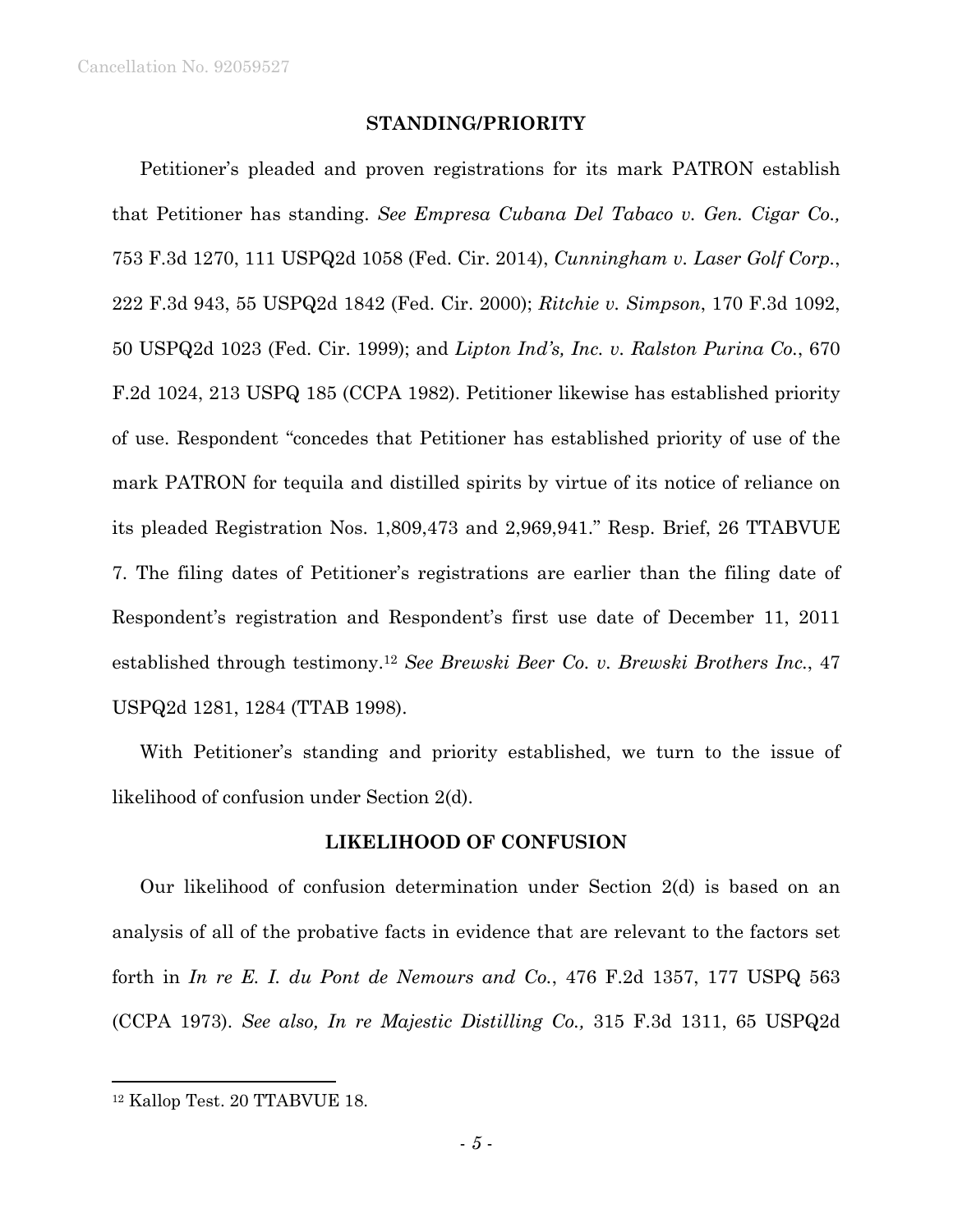1201 (Fed. Cir. 2003) (listing thirteen factors). Two key considerations are the similarities between the marks and the similarities between the goods. *See Federated Foods, Inc. v. Fort Howard Paper Co.*, 544 F.2d 1098, 192 USPQ 24 (CCPA 1976).

# Relatedness of the Goods, Channels of Trade, Classes of Consumers

We begin with the goods, channels of trade and classes of purchasers. We must make our determinations under these factors based on the goods and services as they are recited in the respective registrations. *See Octocom Systems Inc. v. Houston Computers Services, Inc*., 918 F.2d 937, 16 USPQ2d 1783, 1787 (Fed. Cir. 1990) ("The authority is legion that the question of registrability of an applicant's mark must be decided on the basis of the identification of goods set forth in the application regardless of what the record may reveal as to the particular nature of an applicant's goods, the particular channels of trade or the class of purchasers to which sales of the goods are directed."); *In re Elbaum*, 211 USPQ 639 (TTAB 1981).

Respondent's "distilled spirits" are identical to Petitioner's "distilled spirits" listed in Registration No. 2969941 and are legally identical to Petitioner's "tequila" in Registration Nos. 1809473 and 2969941 inasmuch as "tequila" is a "distilled spirit."13 Similarly, Respondent's "brandy" and "pisco" are legally identical to

<sup>13</sup> Pet. Notice of Reliance Exh. 4, Respondent's Responses to First Request for Admissions No. 14, 15 TTABVUE 34.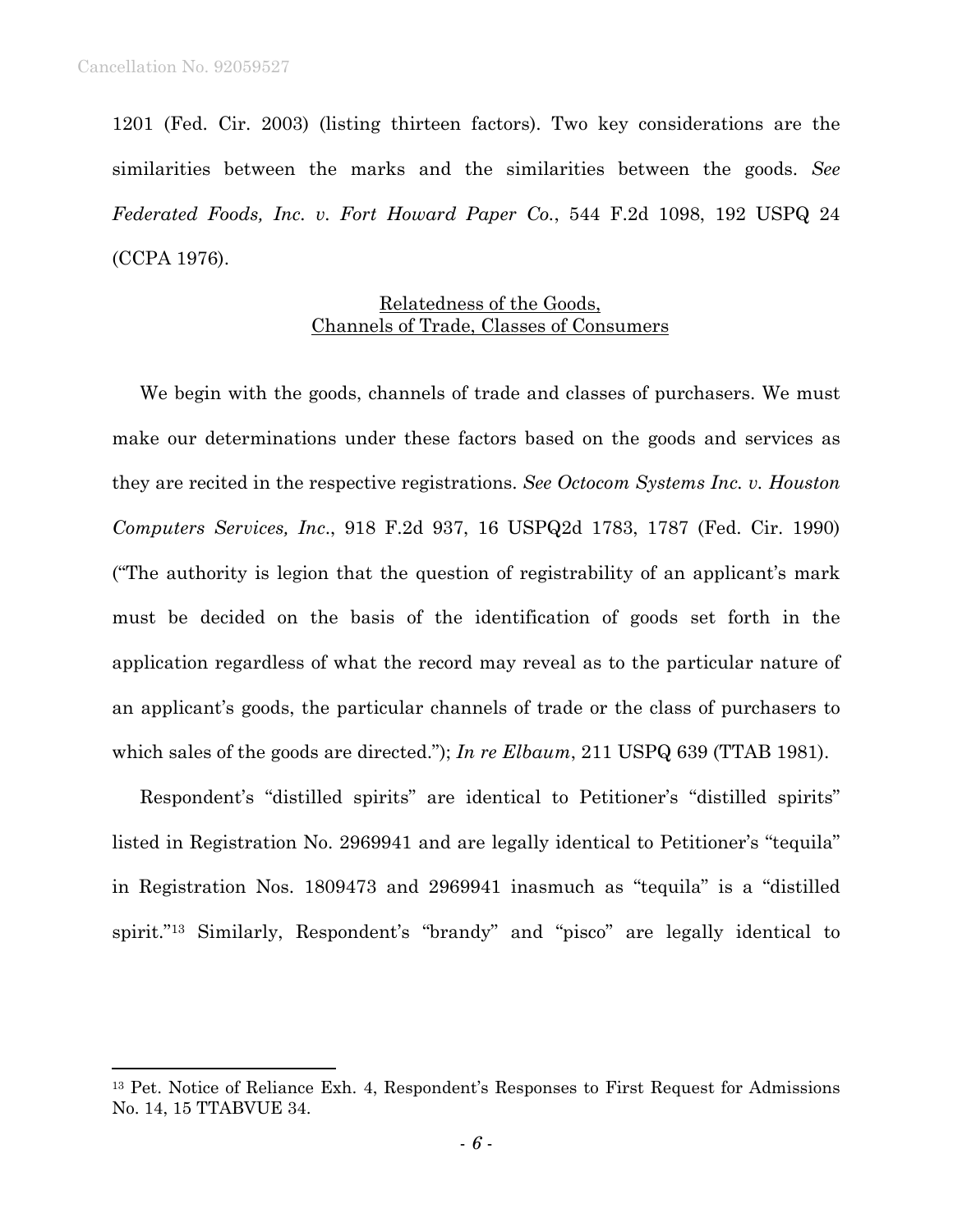Petitioner's "distilled spirits" in Reg. No. 2969941 inasmuch as they are encompassed by "distilled spirts."14

Because the goods are identical in part and otherwise legally identical and because there are no limitations as to channels of trade or classes of purchasers in the registrations, we must presume that the parties' alcoholic beverages will be sold in the same channels of trade and will be bought by the same classes of purchasers. *In re Viterra Inc.*, 671 F.3d 1358, 101 USPQ2d 1905, 1908 (Fed. Cir. 2012) (even though there was no evidence regarding channels of trade and classes of consumers, the Board was entitled to rely on this legal presumption in determining likelihood of confusion). *See also Hewlett-Packard Co. v. Packard Press Inc.*, 281 F.3d 1261, 62 USPQ2d 1001 (Fed. Cir. 2002); *Canadian Imperial Bank, N.A. v. Wells Fargo Bank*, 811 F.2d 1490, 1 USPQ2d 1813 (Fed. Cir. 1987); *Genesco Inc. v. Martz*, 66 USPQ2d 1260, 1268 (TTAB 2003); *In re Smith and Mehaffey*, 31 USPQ2d 1531 (TTAB 1994). In view of the above, the *du Pont* factors of the similarity of the goods, the channels of trade, and classes of purchasers strongly favor a finding of likelihood of confusion.

### Conditions of Sale

With regard to the conditions of sale, the ordinary channels of trade would include bars, restaurants, liquor stores and grocery stores where permitted. Petitioner argues that at least as to the channels of trade in restaurants and bars consumers may rely "on the brand names as spoken in making purchasing decisions" and "bars and restaurants are often noisy," which increases the potential

<sup>14</sup> Pet. Notice of Reliance Exh. 4, Respondent's Responses to First Request for Admissions Nos. 15 and 16, 15 TTBVUE 35.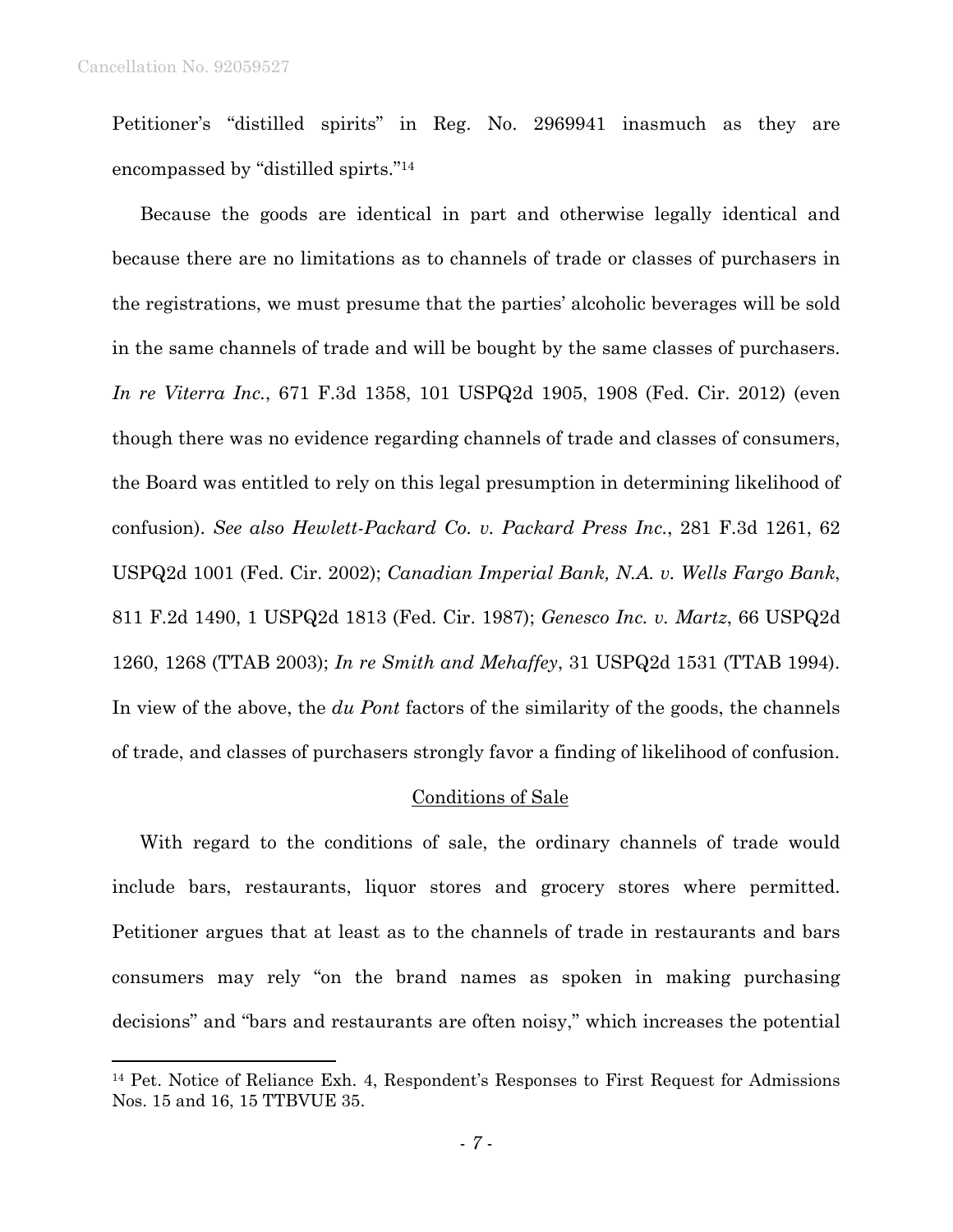l

for confusion. Petitioner speculates as to possible scenarios wherein confusion could happen in these circumstances and requests judicial notice of the following facts: 1) bars and restaurants are often noisy; 2) orders in bars and restaurants are often placed verbally; and 3) drinks in bars and restaurants are often delivered to one's table unaccompanied by the bottle from which the alcohol was poured. Pet. Redacted Reply Br., 27 TTABVUE 9. While these could be considered facts that are "generally known within [the Board's] jurisdiction" under Fed. R. Evid. 201(b) as to those particular trade channels,15 and therefore we may take judicial notice thereof, such circumstances point more toward whether the noisy atmosphere of a bar or crowded restaurant makes any aural similarities in the marks more manifest, discussed *infra*, rather than whether the noisy atmosphere makes particularly acute conditions of sale suggesting impulse, versus careful, purchasing. Nonetheless, because the identifications of goods do not restrict them to a high price point that could encourage a more careful purchase, we must consider in our analysis all purchasers, including the less discerning. *In re Bercut-Vandervoort & Co.*, 229 USPQ 763, 765 (TTAB 1986) (average ordinary wine consumer must be looked at in considering source confusion).

Overall, we find this factor weighs slightly in Petitioner's favor in all of the trade channels.

<sup>15</sup> *See, e.g., L.C. Licensing Inc. v. Berman*, 86 USPQ2d 1883, 1889 (TTAB 2008) (taking judicial notice that the licensing of commercial trademarks on "collateral products" has become a part of everyday life).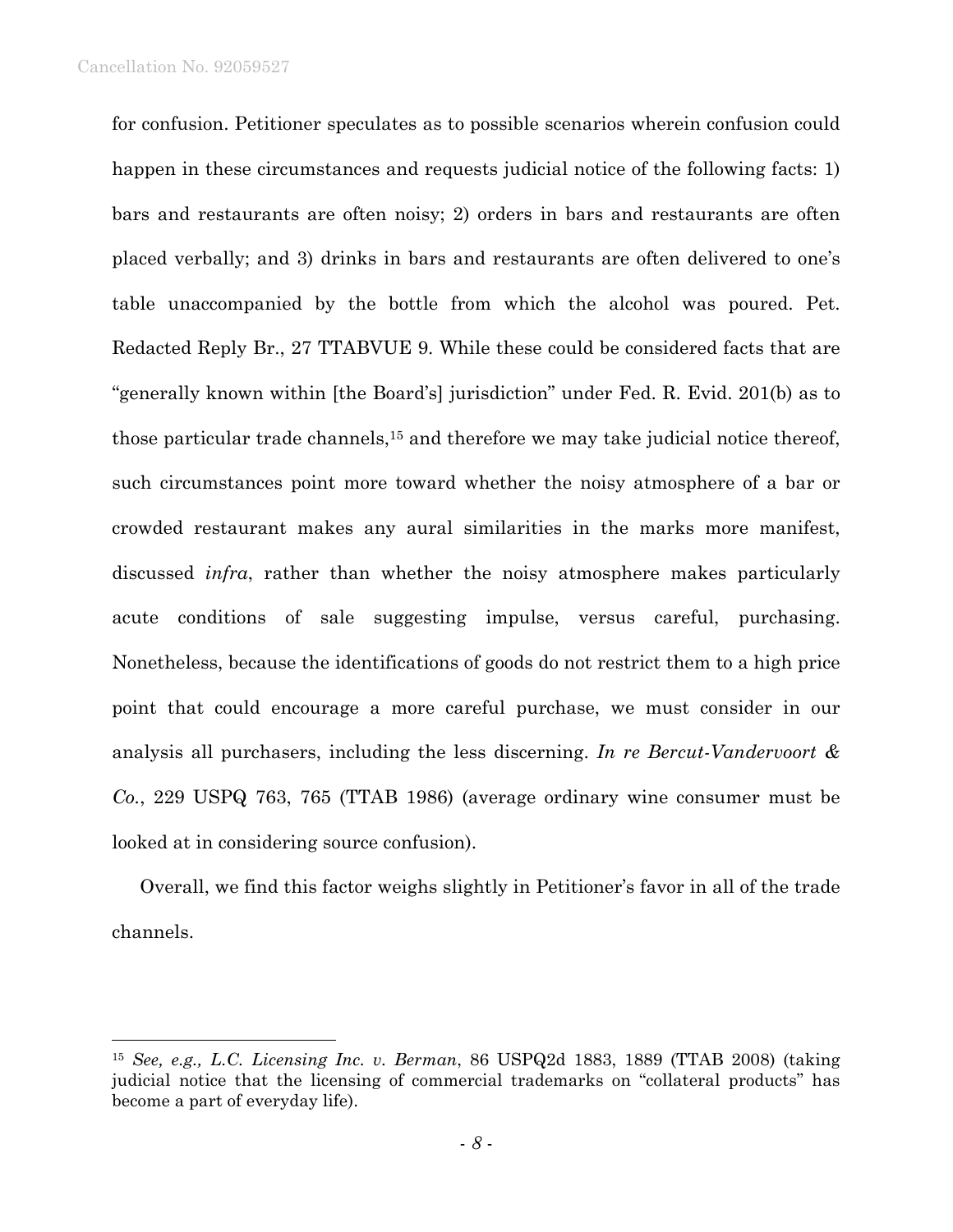### Similarity/Dissimilarity of the Marks

We turn to the *du Pont* factor of the similarities and dissimilarities between Respondent's mark PORTÓN and Petitioner's mark PATRON. We analyze "the marks in their entireties as to appearance, sound, connotation and commercial impression." *In re Viterra Inc.*, 101 USPQ2d at 1908 (quoting *du Pont*, 177 USPQ at 567). *See also Palm Bay Imports Inc. v. Veuve Clicquot Ponsardin Maison Fondee En 1772*, 396 F.3d 1369, 73 USPQ2d 1689, 1691 (Fed. Cir. 2005). Where, as here, the goods or services are identical in part and legally identical in part, the degree of similarity between the marks necessary to support a determination that confusion is likely declines. *See Bridgestone Americas Tire Operations, LLC v. Fed. Corp.*, 673 F.3d 1330, 102 USPQ2d 1061, 1064 (Fed. Cir. 2012); *In re Viterra Inc.*, 101 USPQ2d at 1908; *In re Mighty Leaf Tea*, 601 F.3d 1342, 1348, 94 USPQ2d 1257, 1260 (Fed. Cir. 2010); *Century 21 Real Estate Corp. v. Century Life of Am.*, 970 F.2d 874, 23 USPQ2d 1698, 1701 (Fed. Cir. 1992); *In re Max Capital Grp. Ltd.*, 93 USPQ2d 1243, 1248 (TTAB 2010); *In re Ginc UK Ltd.*, 90 USPQ2d 1472, 1477 (TTAB 2007).

The marks are similar in appearance in that they are two-syllable six letter words that begin with P followed by a vowel, end with ON, and have a T and R combination in the middle. We further observe as to the element of appearance, because the marks in the registrations are in standard characters, we must consider all depictions of the marks including the same manner of depiction regardless of the font style, size, or color. *See In re Viterra Inc.*, 101 USPQ2d at 1910; *Citigroup Inc. v. Capital City Bank Group, Inc.*, 637 F.3d 1344, 1353, 98 USPQ2d 1253, 1259 (Fed.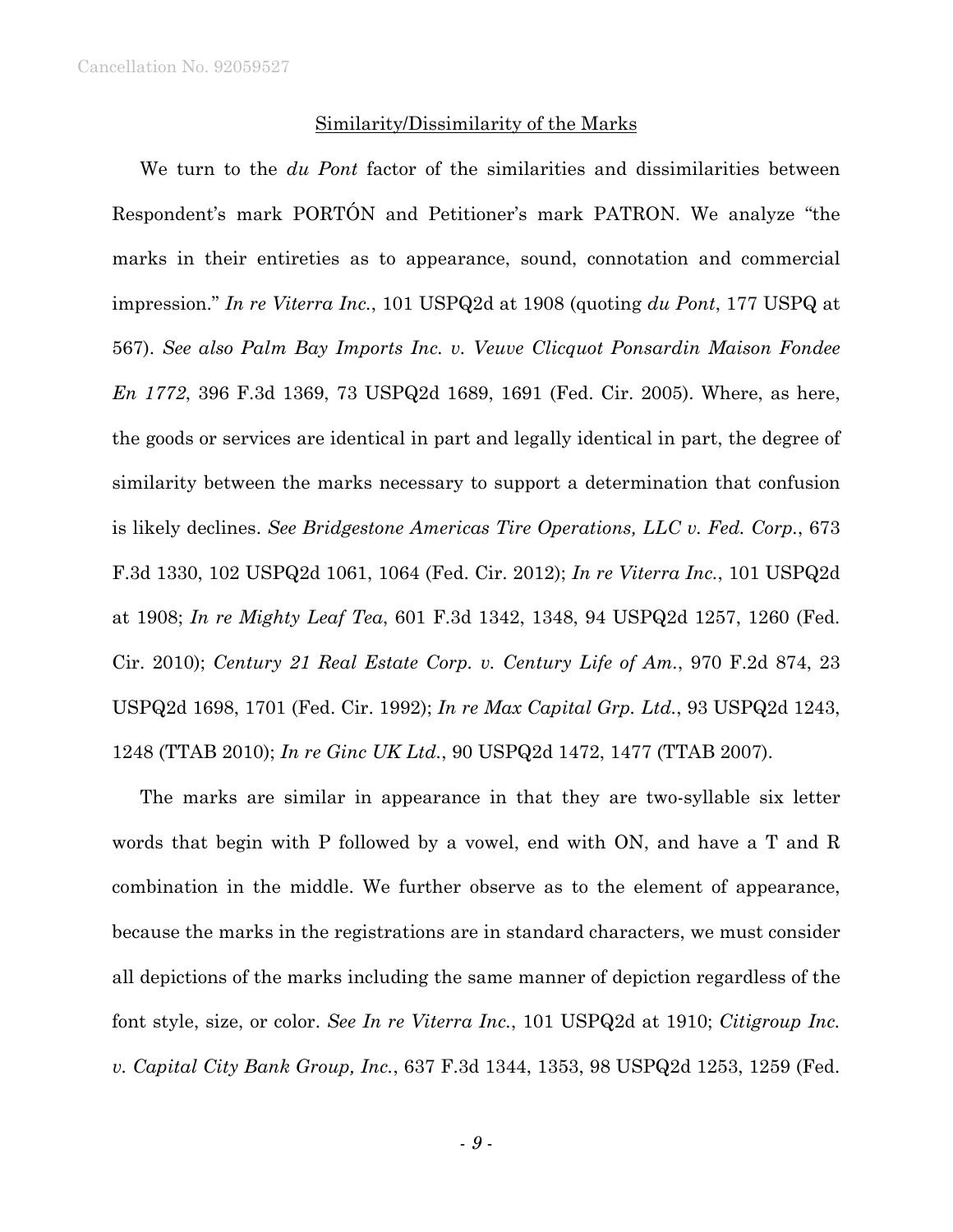1

Cir. 2011). As used in commerce, both marks bring the leg of the R lower and Petitioner sometimes uses the diacritical mark over the O.



The syllable and spelling similarities also create similarity in sound. And as noted above, the similarity in sound is significant because both parties' beverages are sold in the sometimes noisy atmosphere of a bar or crowded restaurant.

As to connotation, the parties take different views. Petitioner argues that because both marks are Spanish words and a "sizeable majority of American consumers do not speak Spanish, and … are not familiar with the Spanish meaning of the words PATRON and PORTÓN" … the marks would have no meaning "other than as a trademark with a Spanish-language overtone" and "will leave identical commercial impressions."16 Pet. Brief, 25 TTABVUE 14-15. Respondent argues that the marks have "entirely different meanings and connotations." Resp. Brief, 26 TTABVUE 19. Specifically, Respondent asserts that Spanish speakers would recognize the different meanings of "customer" "guest" "advocate" "boss" "employer" and "owner" "landlord/landlady" for PATRON and "gate" for PORTÓN;<sup>17</sup> whereas

<sup>16</sup> Petitioner's request for judicial notice of the census data is granted. *Blackhorse v. Pro-Football, Inc.*, 111 USPQ2d 1080, 1098 n.114 (TTAB 2014), *aff'd* 112 F. Supp. 3d 439, 115 USPQ2d 1524 (E.D. Va. 2015), *appeal filed*, No. 15-1874 (4th Cir. Aug. 6, 2015).

<sup>17</sup> Wordreference.com (www.wordreference.com); SpanishDict (www.spanishdict.com) Reverso (www.dictionary.reverso.net), Resp. Notice of Reliance, 19 TTABVUE 19-36.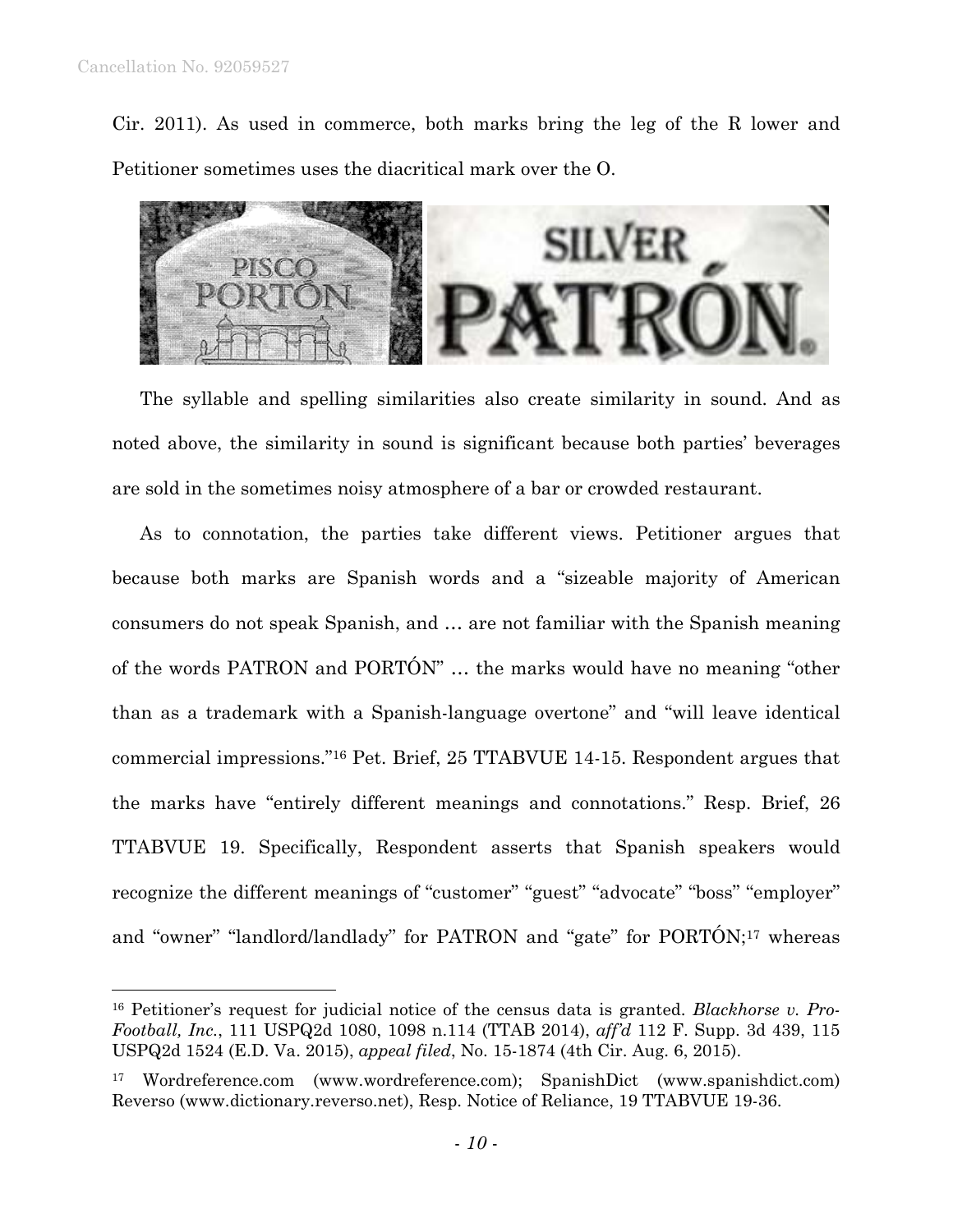non-Spanish speakers would perceive PATRON as the English word "patron, i.e., one [who] gives support to a person or activity; a customer, especially a regular one, of a store, restaurant or theater, etc."18 *Id.* Respondent concludes that such customers would perceive PORTÓN "as a foreign looking and foreign sounding word but would not perceive it in a manner similar to how they would perceive the ordinary English word 'patron'." *Id*. Petitioner replies that PATRON would still be perceived as a Spanish word by non-Spanish speakers because "the meaning of a mark must be determined in reference to the context in which it is used" and in the context of tequila it will be perceived as a Spanish word. Pet. Reply Brief, 27 TTABVUE 7.

We find that a substantial number of non-Spanish speakers will perceive both terms, in the context of the goods that include tequila and pisco, as Spanish words, and any recognition of the English word "patron" will not sufficiently distinguish the marks. *See Brown Shoe Co. v. Robbins*, 90 USPQ2d 1752, 1756 (TTAB 2009).

We find the marks to be similar in appearance, sound, meaning and overall commercial impression, and this similarity in the marks, where the goods are identical and legally identical as discussed above, outweighs the dissimilarities, including the possible recognition of the dissimilarity in meaning by some

<sup>18</sup> Dictionary.com based on RANDOM HOUSE DICTIONARY (2016) (www.dictionary.com). Respondent's request for judicial notice of the English dictionary definition of "patron" is granted. The Board may take judicial notice of dictionary definitions. *Univ. of Notre Dame du Lac v. J.C. Gourmet Food Imp. Co*., 213 USPQ 594 (TTAB 1982), *aff'd*, 703 F.2d 1372, 217 USPQ 505 (Fed. Cir. 1983), including online dictionaries that exist in printed format or regular fixed editions. *In re Red Bull GmbH*, 78 USPQ2d 1375, 1377 (TTAB 2006).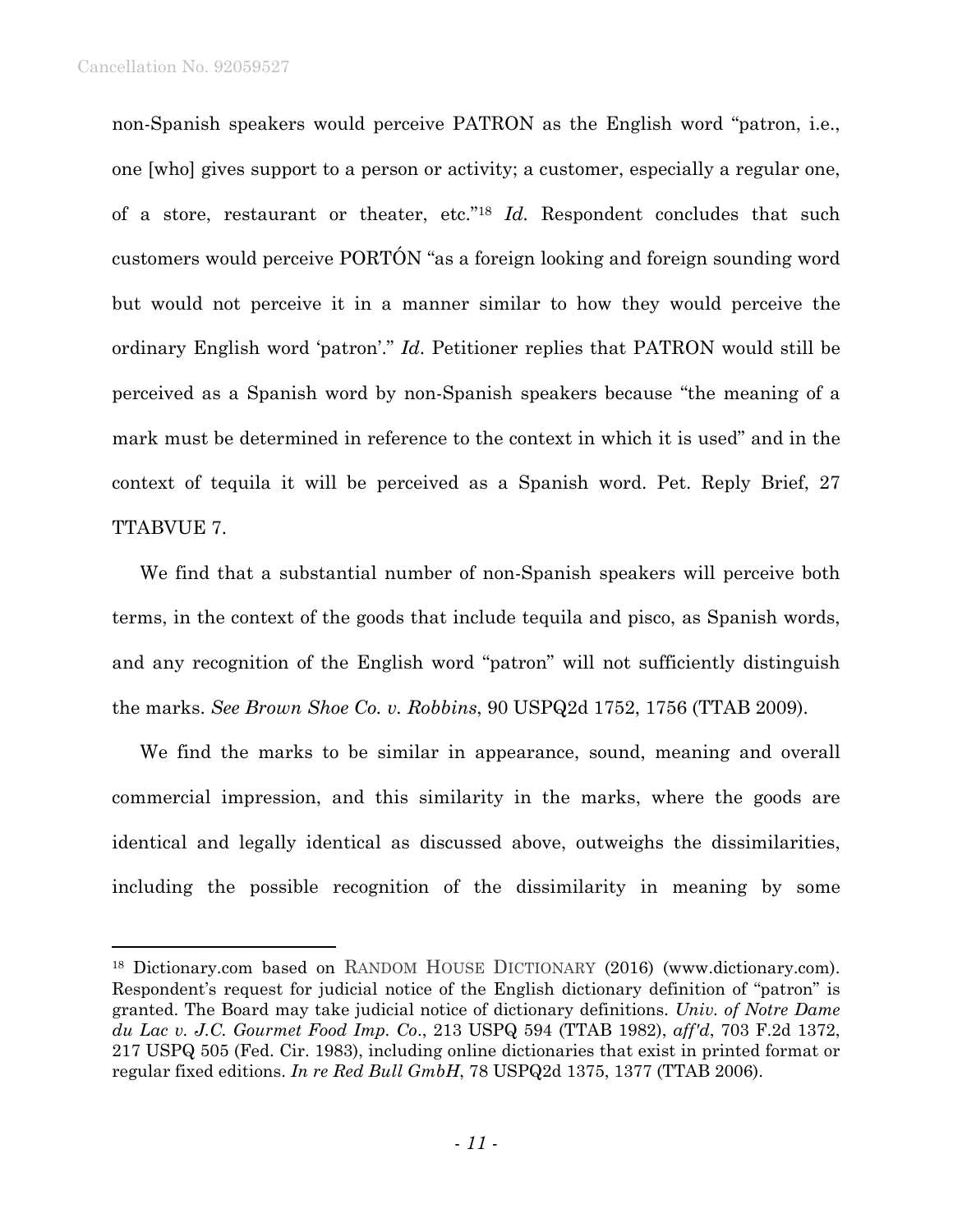consumers. *Century 21 Real Estate Corp. v. Century Life of America*, 23 USPQ2d at 1701 ("When marks would appear on virtually identical goods or services, the degree of similarity [between the marks] necessary to support a conclusion of likely confusion declines."). This factor weighs in Petitioner's favor.

#### Fame

Petitioner asserts that its mark is famous but relies solely on printed publications to prove this point. While much of this evidence is probative on this issue to the extent it shows public exposure of its mark and third parties mentioning of its mark, the information in the publications (such as sales, shipments or market share) in the publications is hearsay and may not be relied on for the truth of the matter asserted. Nevertheless, some of the articles are probative to show that the "mark is sufficiently well-known to be among the brands included [in a lay consumer brand awareness survey]." *Swatch AG v. M.Z. Berger & Co.*, 108 USPQ2d 1463, 1466 (TTAB 2013), *aff'd*, *M.Z. Berger & Co. v. Swatch AG*, 787 F.3d 1368, 114 USPQ2d 1892, 1893 (Fed. Cir. 2015).

In the likelihood of confusion context, fame "varies along a spectrum from very strong to very weak." *Midwestern Pet Foods Inc. v. Societe des Produits Nestle S.A.*, 685 F.3d 1046, 103 USPQ2d 1435, 1440 (Fed. Cir. 2012) (quoting *Palm Bay,* 73 USPQ2d at 1689. A famous mark is one that has extensive public recognition and renown. *Bose Corp. v. QSC Audio Prods., Inc.*, 293 F.3d 1367, 63 USPQ2d 1303, 1305 (Fed. Cir. 2002). Fame, if it exists, plays a dominant role in the likelihood of confusion analysis. *Kenner Parker Toys Inc. v. Rose Art Indus. Inc.*, 963 F.2d 350, 22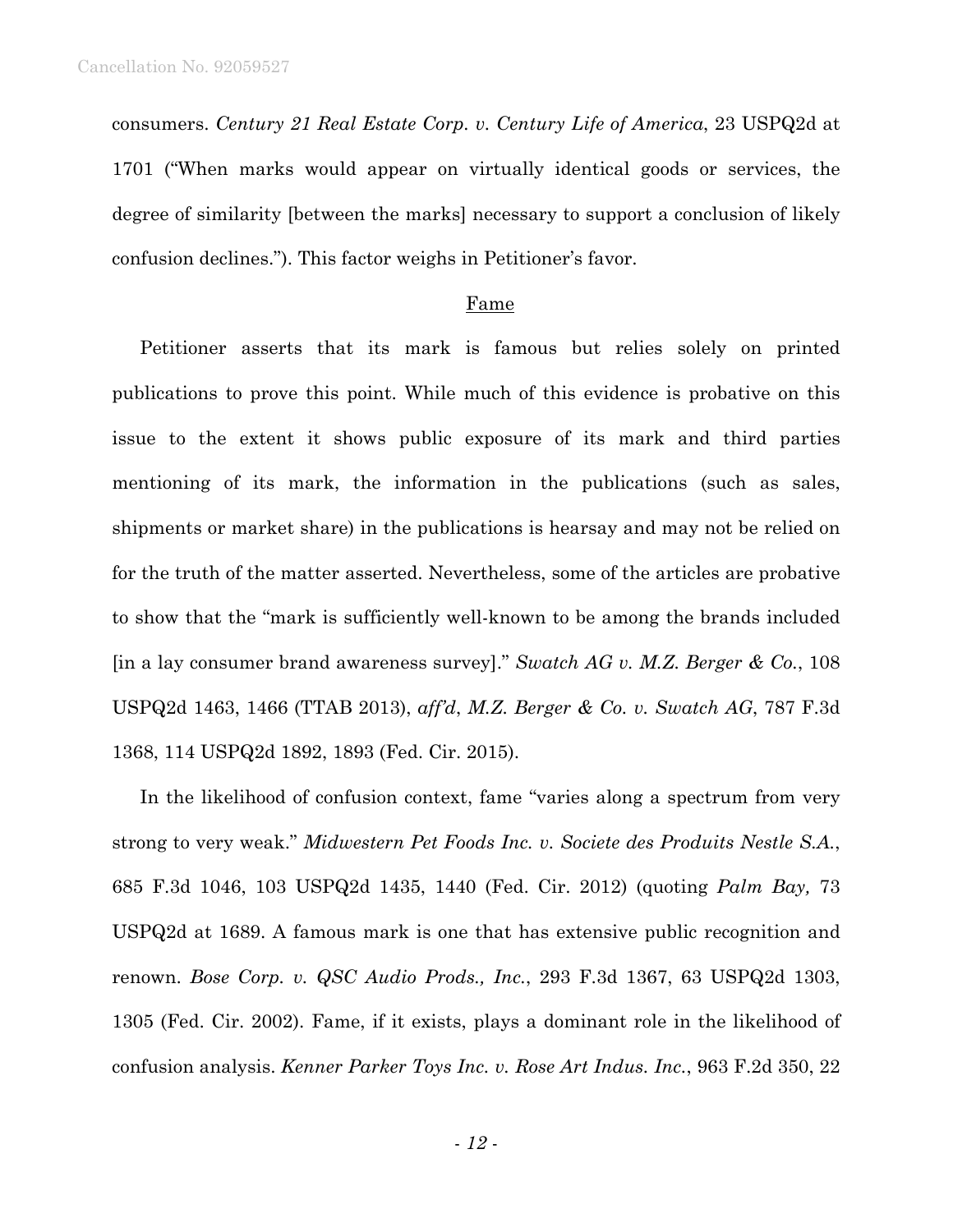USPQ2d 1453, 1456 (Fed. Cir. 1992). In view of the extreme deference that is accorded to a famous mark in terms of the wide latitude of legal protection it receives, and the dominant role fame plays in the likelihood of confusion analysis, it is the duty of the party asserting that its mark is famous to prove it clearly. The commercial strength of a mark "may be measured indirectly, among other things, by the volume of sales and advertising expenditures of the goods or services traveling under the mark, and by the length of time those indicia of commercial awareness have been evident." *Bose*, 63 USPQ2d at 1305. In addition, some context in which to place raw statistics may be necessary. *Id.* at 1309.

As noted above, Petitioner did not provide any measurable evidence as to sales or market share for the PATRON mark. Nonetheless, although the record does not support a finding of fame, such that it plays a dominant role, we find that PATRON has attained commercial strength for tequila and accord it a broader scope of protection.

## Actual Confusion

Petitioner asserts that Respondent, through its agent, has admitted that consumers confuse PORTÓN with PATRON. Petitioner bases this contention on a quote, contained in an article in the online publication "The Drinks Business," from Johnny Schuler, the General Manager of the Peruvian distillery that is substantially owned by Respondent and produces Respondent's pisco for sale in the United States.19 The article is the result of an interview with Mr. Schuler while he

 $\overline{a}$ 

<sup>19</sup> Kallop Test. 20 TTABVUE 110.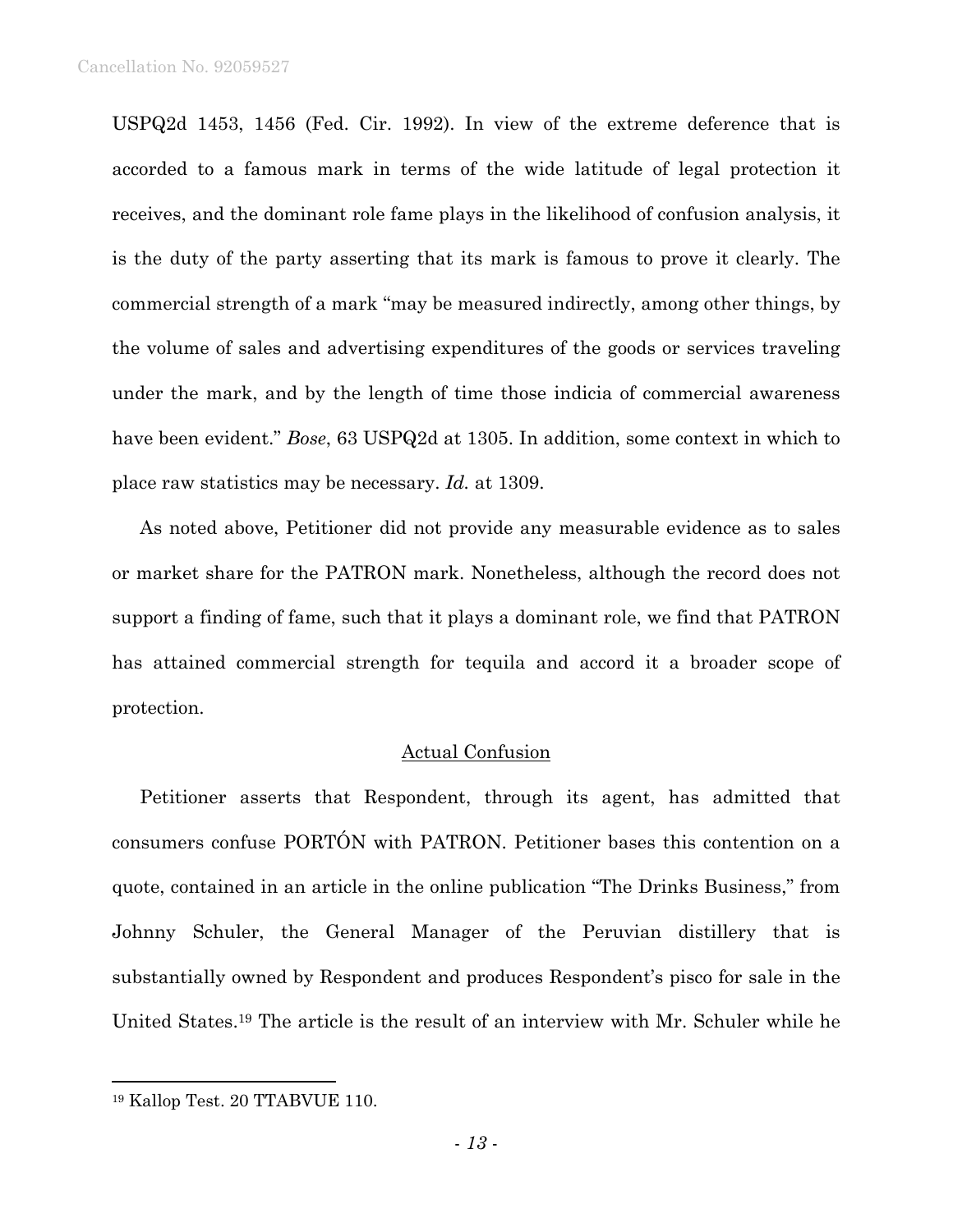was in London. Mr. Schuler is quoted as saying "Sometimes people get PORTÓN confused with PATRON Tequila, which can be a good thing for us" and "[the] names might be similar."20 Petitioner relies on Fed. R. Evid. 801(d)(2) to argue this is not hearsay because Mr. Schuler is "an employee of the PORTÓN corporate group" or "engaged by Respondent on an ongoing basis to appear and speak at promotional events and give press interviews on its behalf and for the purpose of promoting the PORTÓN brand." Pet. Brief, 25 TTABVUE 20-21.

Fed. R. Evid.  $801(d)(2)$  provides that a statement is not hearsay if it is being offered against an opposing party and is, under subsection (C), a statement "by a person whom the party authorized to make a statement on the subject," or under subsection (D), a statement "by the party's agent or employee on a matter within the scope of that relationship and while it existed." While there is no question that the statement is being offered against a party, Petitioner has failed to show as required that the statements were either authorized by Respondent, as required by Rule 801(d)(2)(C), or that Schuler was in fact an agent of Respondent when he made the statements or that his statements concerned a matter "within the scope" of his agency, as required by Rule  $801(d)(2)(D)$ . Rule  $801(d)(2)$  plainly states that the contents of a hearsay statement "must be considered but does not by itself establish the declarant's authority under (C); [or] the existence or scope of the relationship under (D)."

<sup>20</sup> The Drinks Business (www.thedrinksbusiness.com), Pet. Notice of Reliance Exh. 50, 15 TTABVUE 297-98.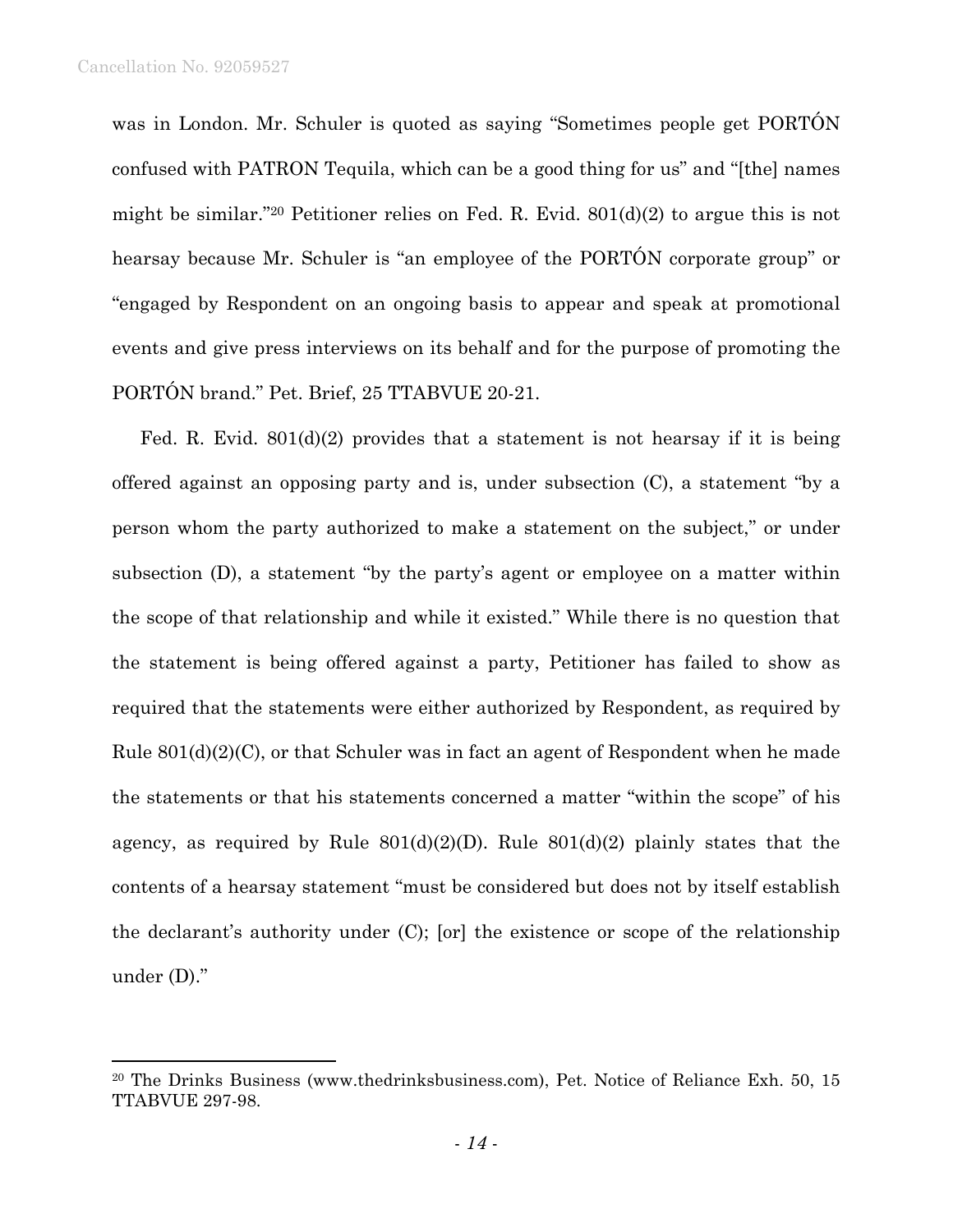#### Cancellation No. 92059527

Respondent argues that Mr. Schuler "is not an officer or employee of Respondent and never has been [and] was not authorized to speak on behalf of Respondent …" Resp. Brief, 26 TTABVUE 8. Respondent does not address whether Mr. Schuler, as General Manager and Master Distiller of a company substantially owned by Respondent and making Respondent's product could be considered an agent of Respondent. However, Mr. Kallop's unchallenged testimony is that "[Respondent] wouldn't really have had any involvement in this particular interview [and] [the distillery] has a direct commercial relationship with the importer in the UK and that's outside of the responsibility of [Respondent]." Kallop Test., 20 TTABVUE 104.

He further testified that Mr. Schuler would not be aware of instances of actual confusion that might occur in the United States because "he has limited exposure to the U.S. market." Kallop Test., 20 TTABVUE 121. Mr. Kallop definitively testified that no instances of confusion in the United States have come to his attention and he is the most involved person at Respondent in the U.S. market. *Id*.

Petitioner, as the proponent of the evidence, has the burden of establishing a proper foundation for its admission. *See Los Angeles News Service v. CBS Broadcasting Inc.*, 305 F.3d 924, 64 USPQ2d 1491 (9<sup>th</sup> Cir. 2002). Based on this record, the evidence does not establish that Mr. Schuler was authorized to make that statement inasmuch as Mr. Schuler worked directly with the U.K. importer. Moreover, Mr. Schuler is not Respondent's employee, nor is it is clear that Mr. Schuler was Respondent's agent acting within the scope of such a relationship in that instance.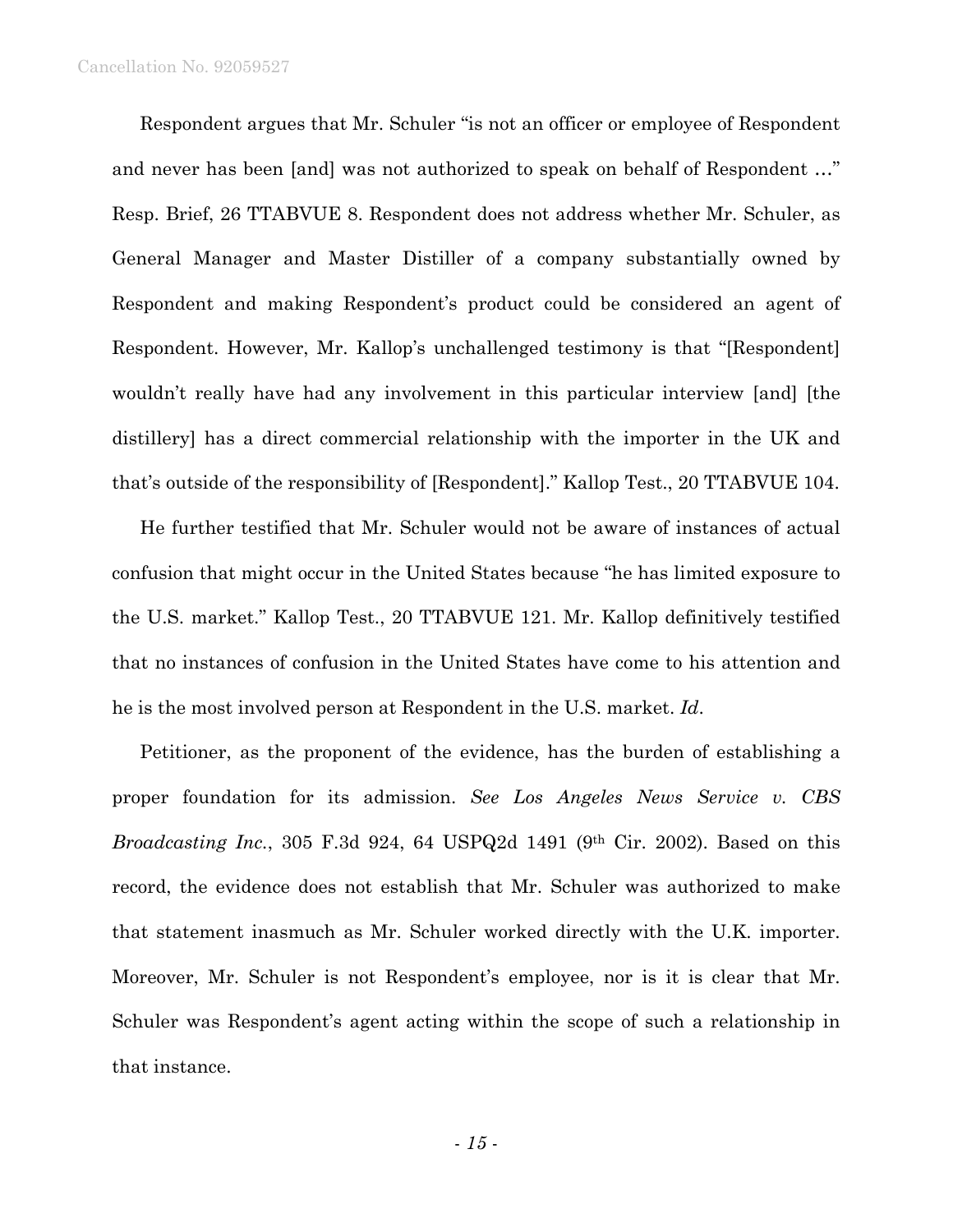#### Cancellation No. 92059527

 $\overline{a}$ 

Petitioner also argues that the comment is admissible as a hearsay state of mind exception under Fed. R. Evid. 803(3). The comment was made during a visit to London where Mr. Schuler, as the General Manager of the Peruvian distillery, has a direct commercial relationship with the U.K. importer. It is not clear whether that comment pertained to the United Kingdom market only or more generally to the international market, or if it included the United States market.<sup>21</sup> At minimum, the relevancy of this statement is tenuous, and the lack of specificity of this comment during a sales trip to the United Kingdom undermines its probative value.22

As noted above, Respondent has provided unrebutted testimony through its vice president that it is not aware of any instances of actual confusion among consumers or distributers or any misdirected communications. Kallop Test. 20 TTABVUE 32- 33. However, the amount and length of time of overlapping sales and possible opportunities for confusion to occur is limited.23 In view thereof, we find this factor to be neutral.

## Balancing the Factors

We have considered all of the evidence pertaining to the relevant *du Pont* factors, as well as the parties' arguments with respect thereto (including any

<sup>&</sup>lt;sup>21</sup> The Peruvian distillery where Mr. Schuler is General Manager is responsible for the marketing and sale of PORTÓN in Peru not in the United States. Kallop Test. 20 TTABVUE 39.

<sup>22</sup> Mr. Kallop testified that Mr. Schuler would not be aware of any instances of actual consumer or distributor confusion in the United States due to his limited exposure to the United States market. Kallop Test., 20 TTABVUE 121.

<sup>23</sup> Respondent's sales data and the extent of its retail locations were submitted under seal. Suffice it to say, Petitioner's characterization of Respondent having "low sales and narrow distribution" is accurate. Pet. Brief, 27 TTABVUE 15.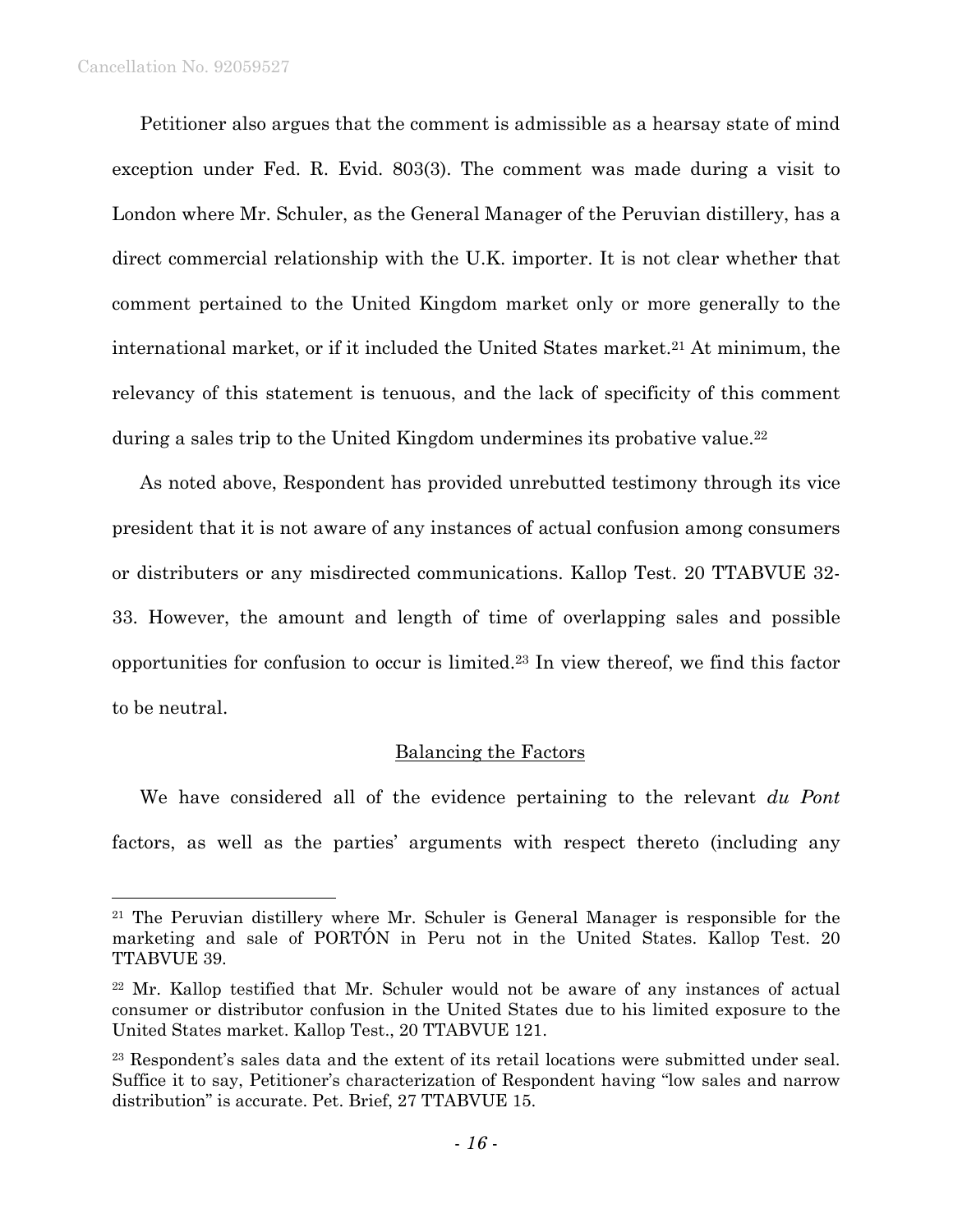evidence and arguments not specifically discussed in this opinion). In balancing the relevant factors, we conclude that because the goods, trade channels and customers are identical, and Respondent's mark PORTÓN is similar to Petitioner's strong mark PATRON, confusion is likely.

## **LACHES**

In cancellation proceedings, in determining the operative date for calculating laches, the defense starts to run from the date of registration, in the absence of actual knowledge prior to the close of the opposition period. *See Jansen Enterprises Inc. v. Rind*, 85 USPQ2d 1104, 1114 (TTAB 2007); *Fishking Processors Inc. v. Fisher King Seafoods Ltd*., 83 USPQ2d 1762, 1764 (TTAB 2007); *Teledyne Tech. Inc. v. Western Skyways Inc.*, 78 USPQ2d 1203, 1210 n.10 (TTAB 2006), *aff'd unpub'd*, 208 Fed. Appx. 886, 887 (Fed. Cir. Dec. 6, 2006). Laches does not preclude a judgment for plaintiff if confusion is inevitable. *Christian Broadcasting Network Inc. v. ABS-CBN International*, 84 USPQ2d 1560, 1572 (TTAB 2007).

There is not sufficient evidence to find that Petitioner knew of Respondent's adoption of the PORTÓN mark prior to the close of the opposition period, so the relevant period runs from the March 20, 2012 registration date to the June 27, 2014 date on which Petitioner filed its subject petition to cancel that registration -- *i.e.*, two years and three months. There is no argument or cited case law to support that the 2 year delay in this case is unreasonable. *See Ava Ruha Corp. dba Mother's Market & Kitchen v. Mother's Nutritional Center, Inc.*, 113 USPQ2d 1575, 1580 (TTAB 2015) (delay of three years and two months running from date of publication